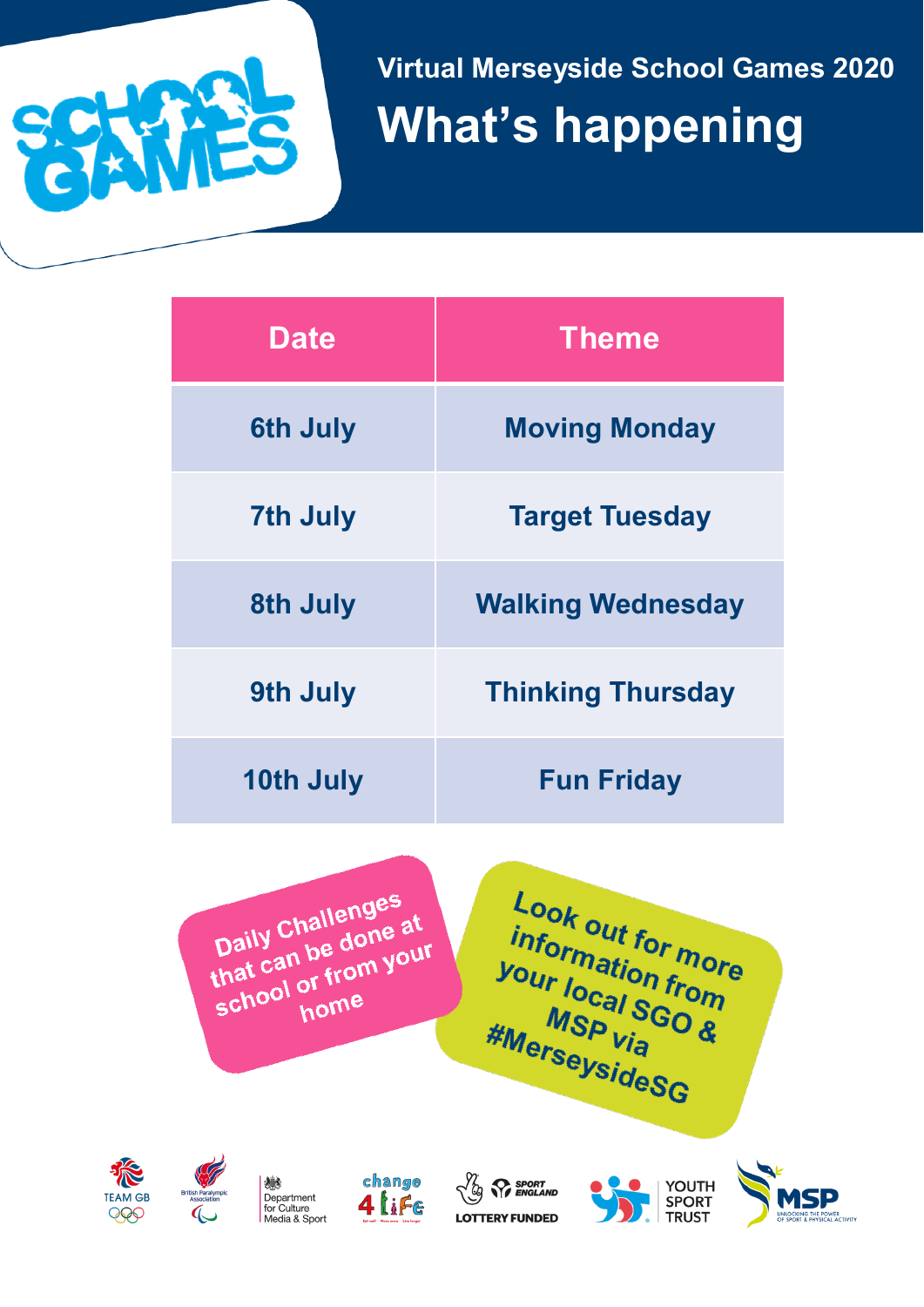

# **Virtual Merseyside School Games 2020 Movement Monday**

## **You can choose to do as many of the challenges as you like**

### **Full House**

**Can you work your way through all the activities on the physical bingo challenge card?**

**You can adapt the challenges and take a break whenever you like.** 

### **Half a house**

**Can you work you way through any two lines of activities on the physical bingo challenge card?** 

**You can adapt the challenges and take a break whenever you like.** 

### **One line**

**Can you work your way through one line of activities on the physical bingo challenge card? (Up, down or diagonal)**

**You can adapt the challenges and take a break whenever you like.** 

Daily Challenge aily Challens<br>How many of the physical bingo<br>Physical bingo<br>Physical bingo How many<br>physical bingo<br>challenges can you enges car.<br>complete?

Send your attempts<br>to your local SGO s to your local sempts<br>MSP via SGO &<br>MSP via Via EMBress MSP via<br><sup>KSP via</sup> **MSP Via**<br>Werseysides<sub>G</sub>













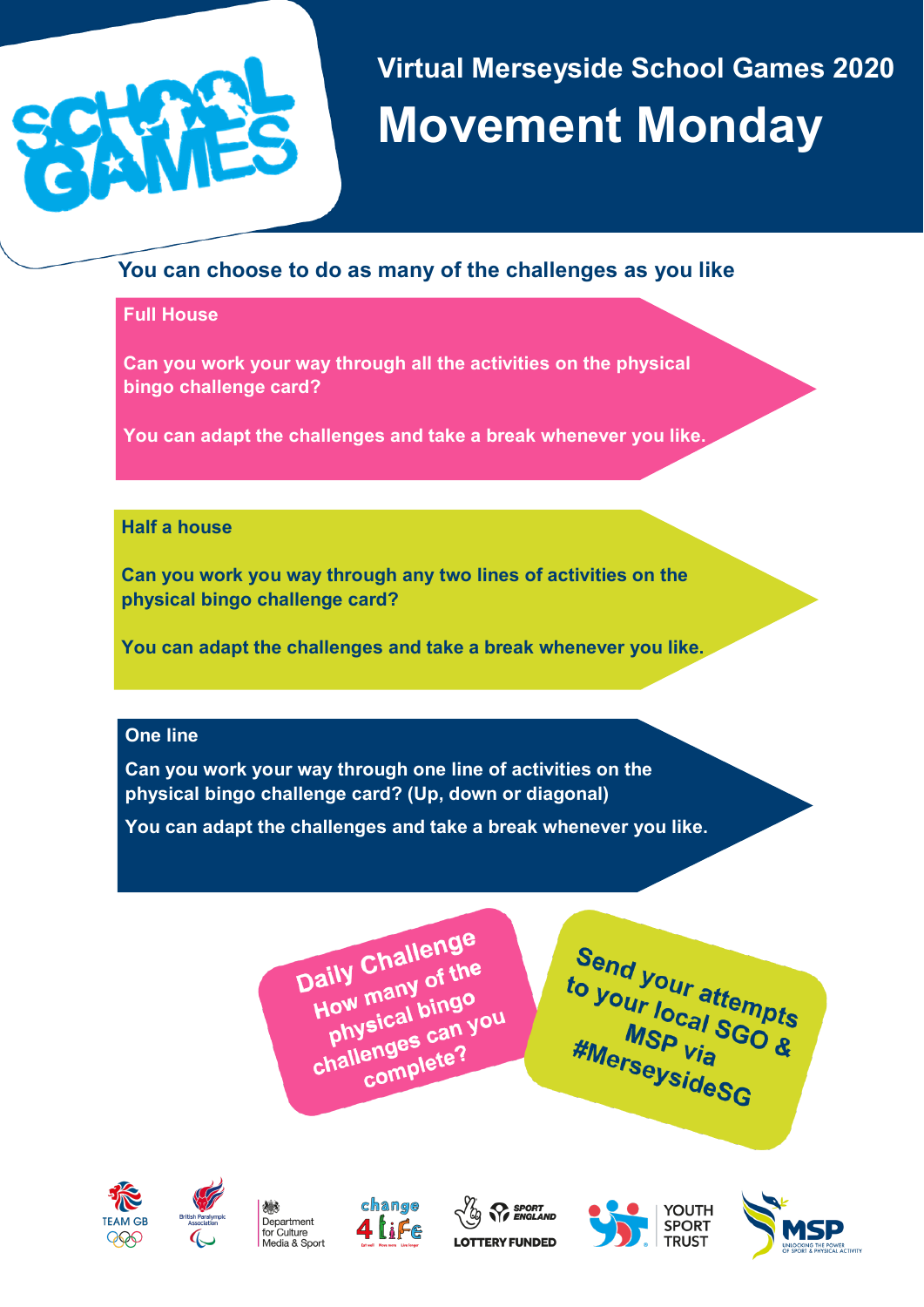

# **Virtual Merseyside School Games 2020 Movement Monday**

### **How to play:**

- **Once you complete an activity from the activity map, cross it off.**
- **If you find any of the activities hard you can adapt them to suit you.**
- **All challenges should be completed safely ensuring the area and equipment are safe to use.**
- **Complete as many as you can to work towards the different levels.**
- **Take as many breaks as you need.**

| Plank high 5<br>At home work with<br>a family member to<br>high five as many<br>times as you can. | 5 push ups                                                                                      | <b>Sack Race</b><br>Use a pillowcase/<br>bin bag. Pick a start<br>and finish line<br>Ready , set, go! | 10 Squats                                                                                                  |
|---------------------------------------------------------------------------------------------------|-------------------------------------------------------------------------------------------------|-------------------------------------------------------------------------------------------------------|------------------------------------------------------------------------------------------------------------|
| <b>Simon Say's</b><br>You know how it<br>works!. Think of<br>forfeits to add to<br>the game       | Heel kicks for 30<br>seconds                                                                    | <b>Volleyball</b><br>Can you complete<br>5 consecutive<br>volleys with a ball.                        | <b>Gymnastics</b><br>Can you roll in 4<br>different ways                                                   |
| <b>Treasure Hunt</b><br>Take it in turns to<br>hide 10 items, give<br>clues to help find<br>them. | <b>Basketball</b><br>Can you bounce a<br>ball from one hand<br>to the other for 15<br>seconds.  | <b>Tennis</b><br>Keep a ball bounc-<br>ing on something<br>like a racket for 10<br>seconds.           | 10 star jumps                                                                                              |
| Sprint on the spot<br>for 30 seconds                                                              | <b>Boccia</b><br>Can you roll a ball<br>and hit a target set<br>out from a sitting<br>position. | <b>6 Burpees</b>                                                                                      | <b>Follow the leader</b><br>Stick on a good<br>tune and take it in<br>turns to be the<br>leader. Go crazy! |













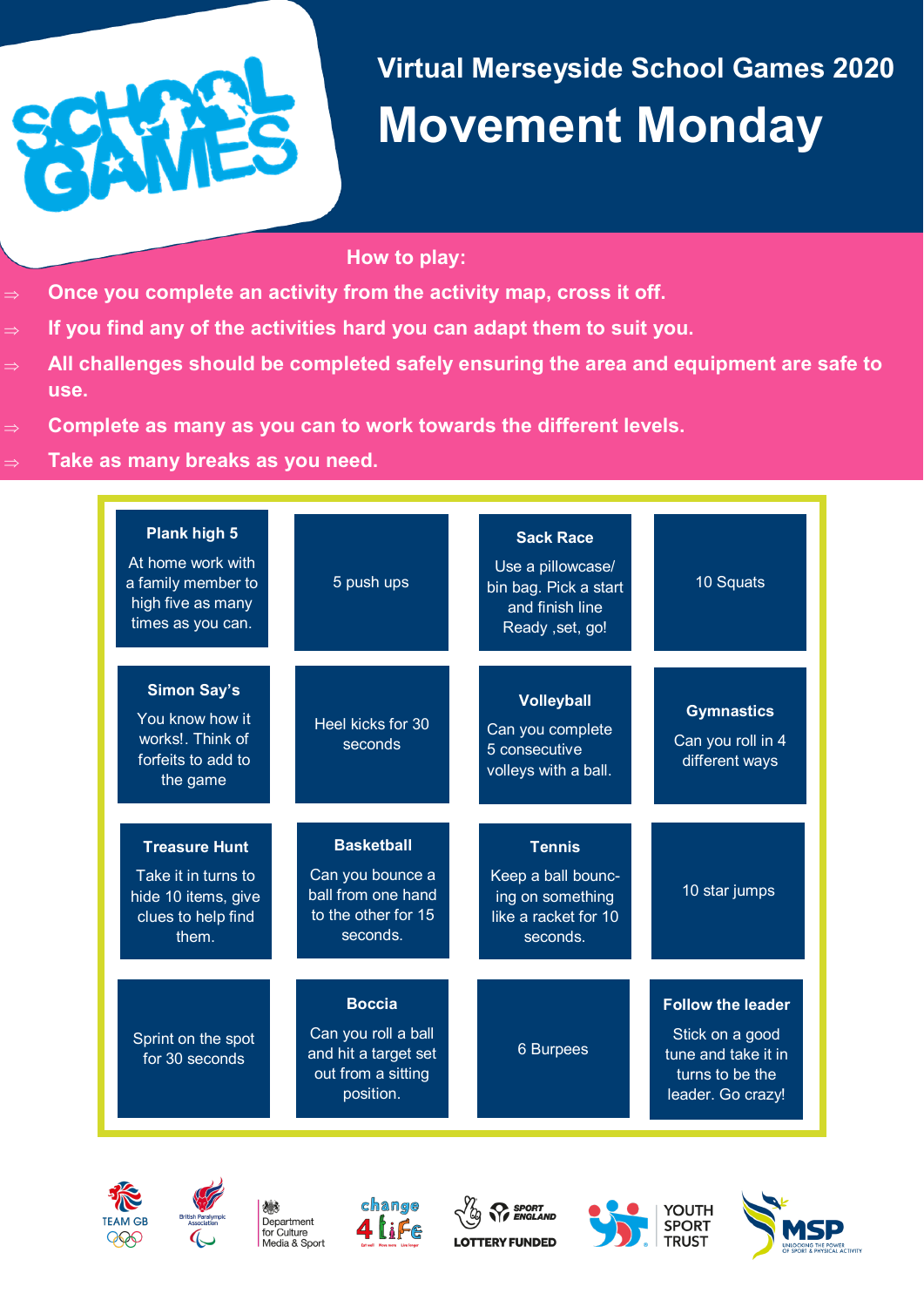

**Virtual Merseyside School Games 2020 Target Tuesday** 

## **You can choose to do as many of the challenges as you like**

**Create 3 targets place them near, middle and far** 

**Points: Near = 5, Middle = 10 & Far = 15 points** 

**3 things to throw such as socks or balls** 

**You have 30 seconds to throw at the targets, collect, run back to the start and throw again**

**How many points will you get?**

**Create 3 targets place them near, middle and far How many times can you hit a target without missing any? Once you have missed the game is over, can you try again and see if you can beat your first score?**

**Create a number of targets Different distance and sizes Be creative, and see what different ways can you hit the targets? Have as many goes as you like**

> Daily Challenge y Chan<br>Can you Daily Can you<br>Can you<br>demonstrate ways<br>demonstrate a target? demonstrate way















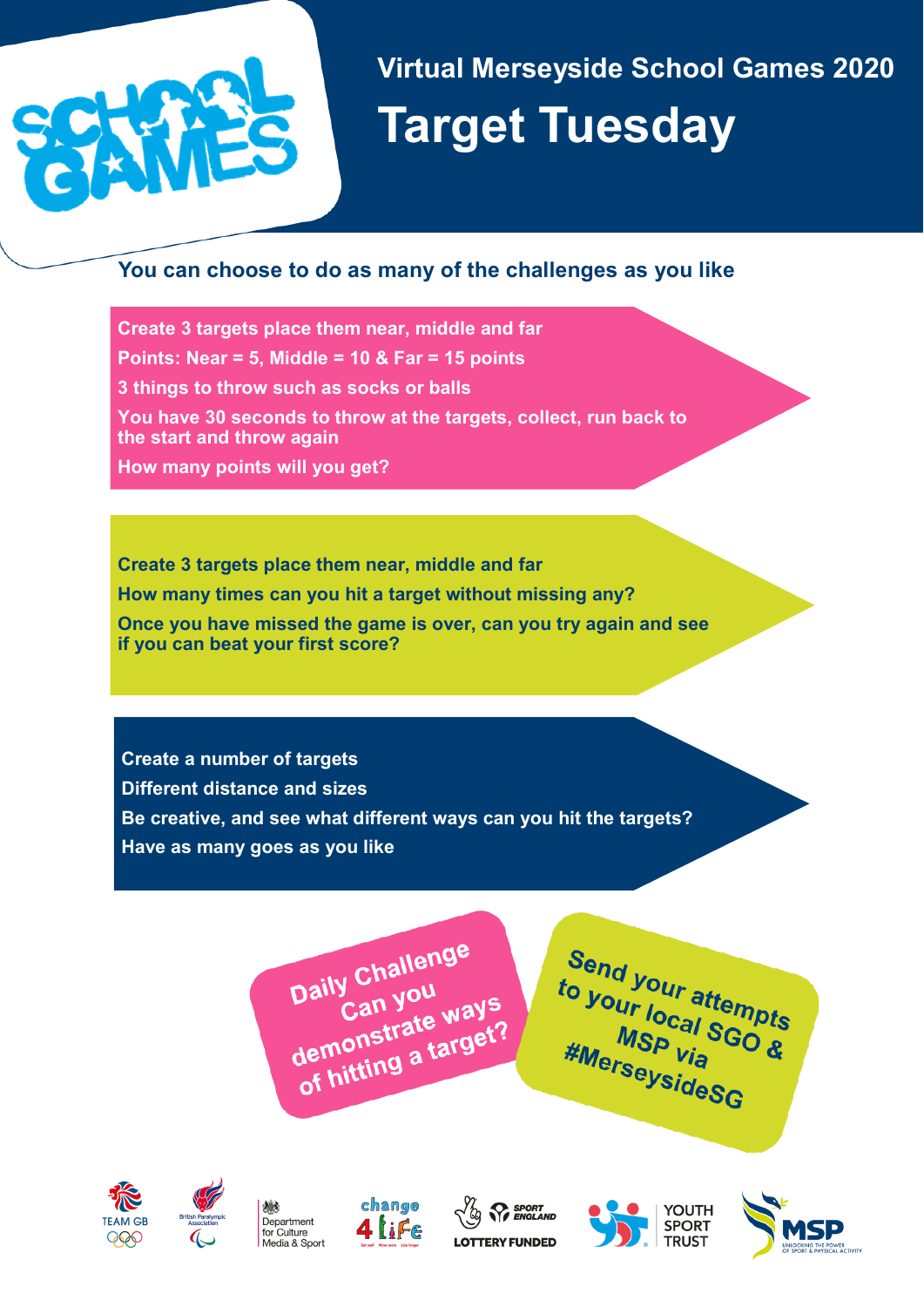

# **Virtual Merseyside School Games 2020 Walking Wednesday**

## **You can choose to do as many of the challenges as you like**

**Can you walk around your house and see how many items you can collect from inside your house** 

**What different directions can you walk whilst collecting these items?**

**How many items were you able to tick off?**

**Can you go for a walk outside and how many of the items you can spot whilst on your walk** 

**What different directions can you walk whilst collecting these items?**

**How many items were you able you spot?**

**If you are at school can you look around your classroom and see how many of the items you can spot**

**If you are unable to walk around the classroom can you create a route on a piece of paper of how you would have got to those items?** 

**How many items were you able to spot?**

Daily Challenge Daily Challenge<br>How many different<br>How many you spot Daily or different<br>How many you spot<br>items can you spot ow marry you sp.<br>tems can you sp.<br>whilst on a walk?

Send your attempts<br>to your local SGO s to your local scopes<br>MSP via<br>MSP via<br>Merse via MSP via *#MerseysideSG*<br>#MerseysideSG













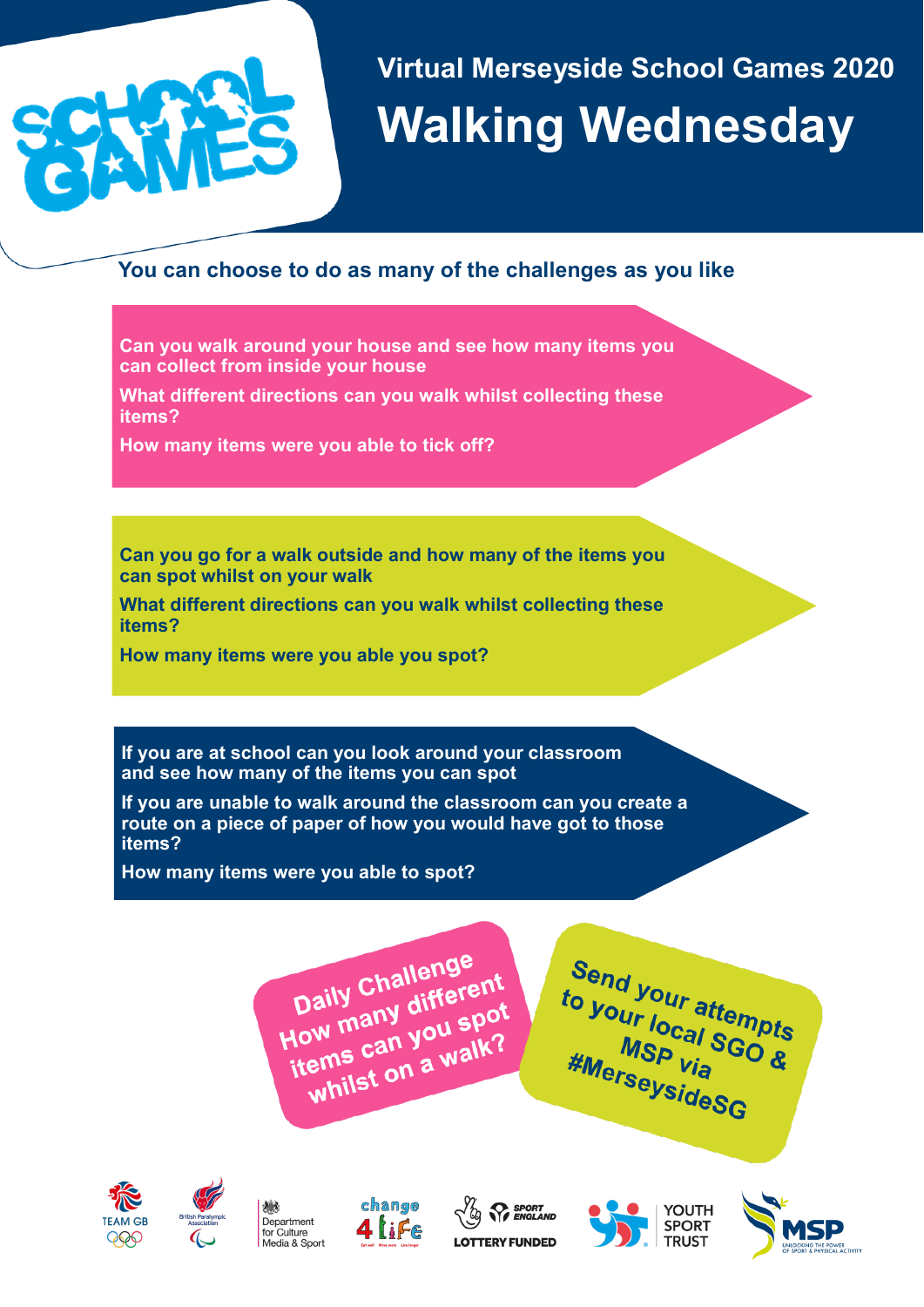

**Virtual Merseyside School Games 2020 Walking Wednesday - Outdoors**

# **Can you find all the items below?**

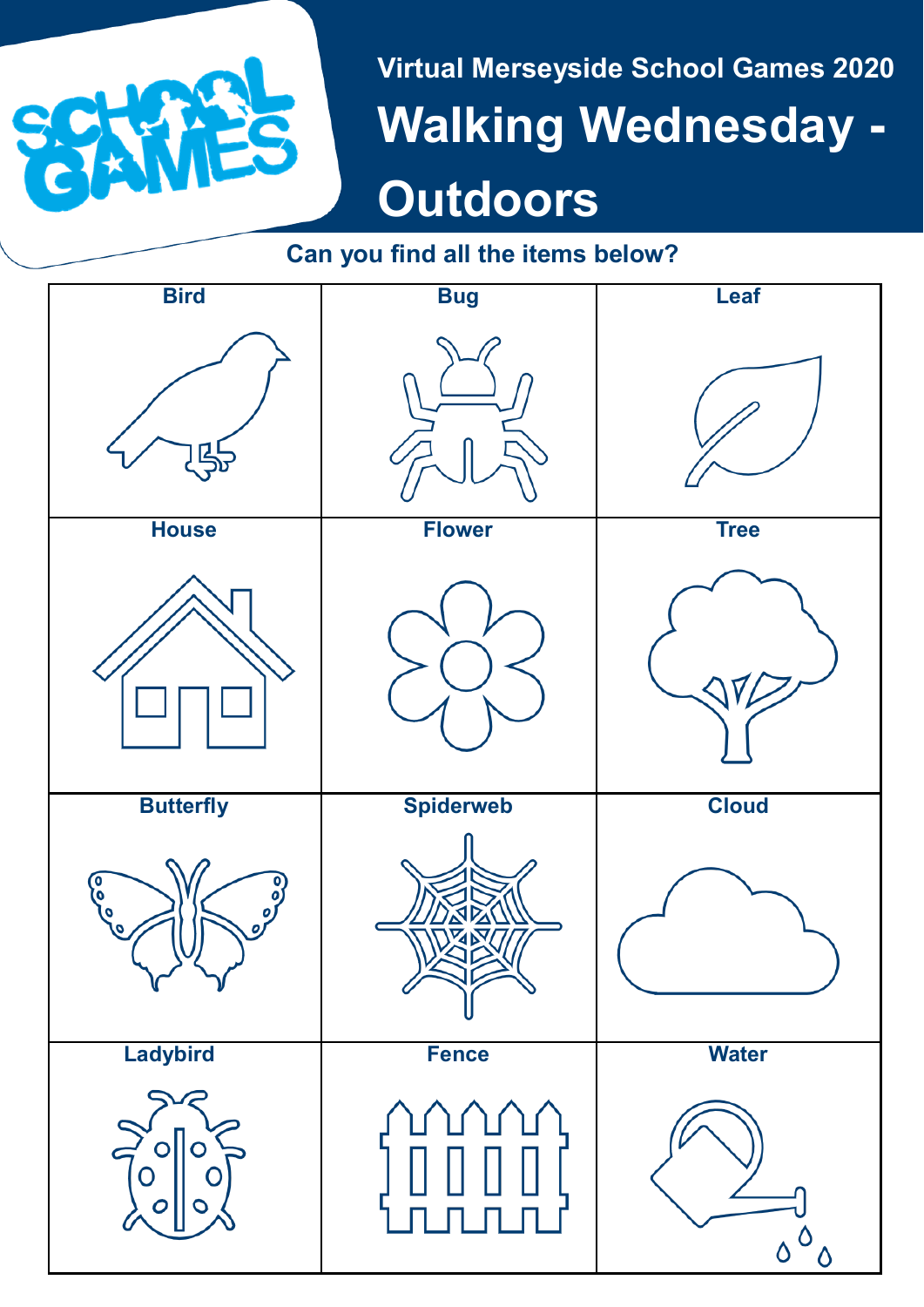

# **Virtual Merseyside School Games 2020 Walking Wednesday - Indoors**

# **Can you find all the items below?**

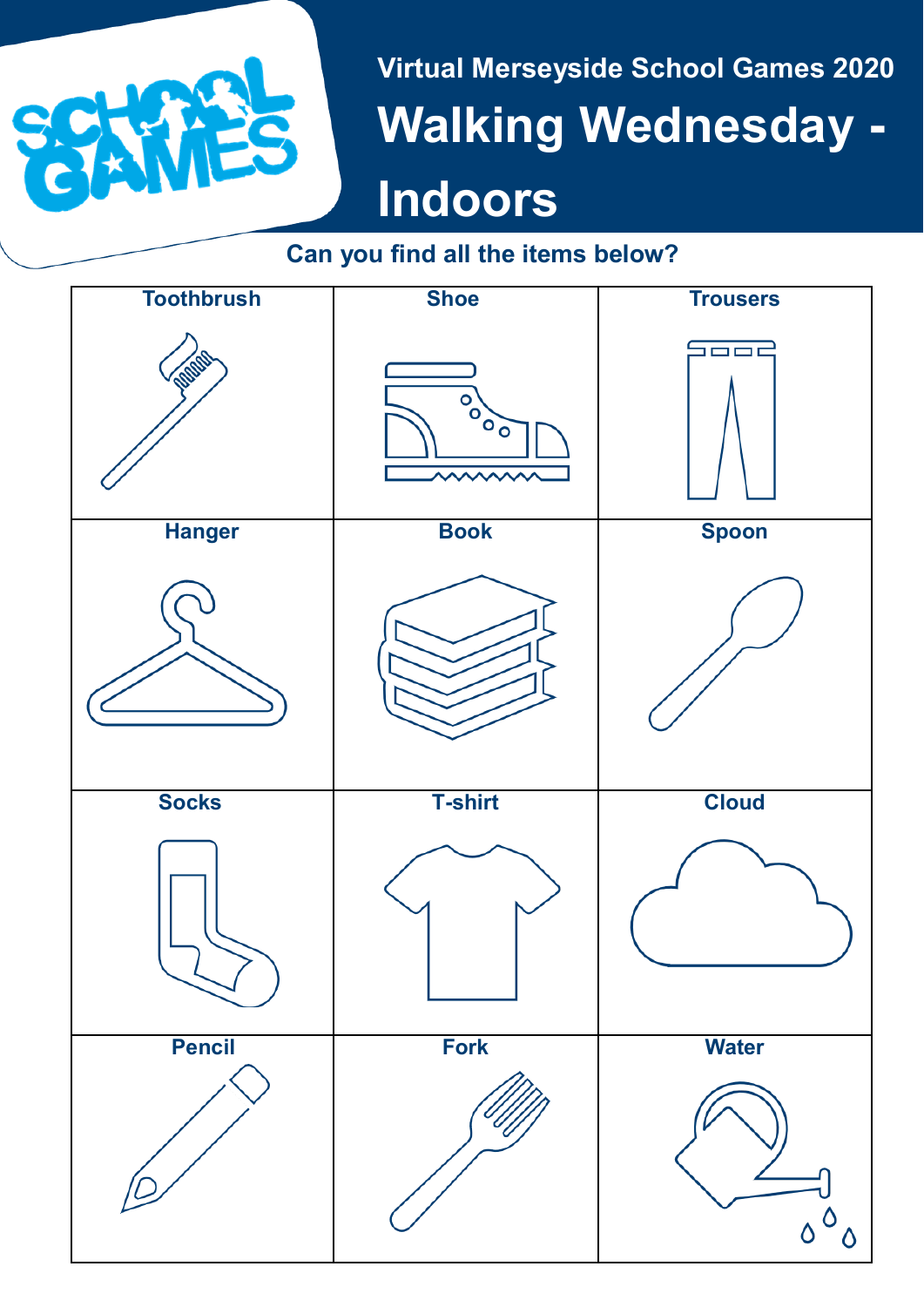

**Virtual Merseyside School Games 2020 Walking Wednesday - At School** 

**Can you spot all the items below?**

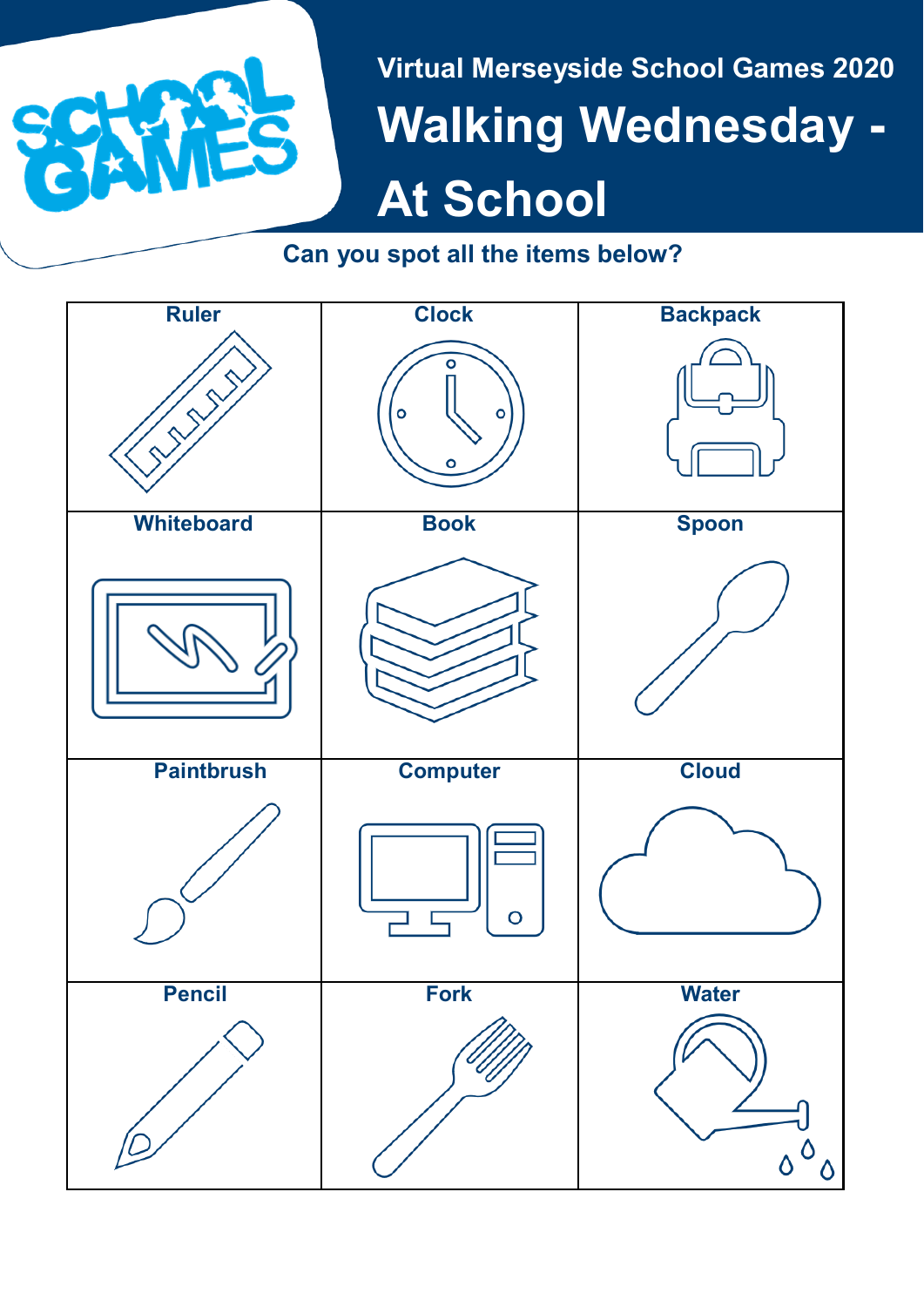

# **Virtual Merseyside School Games 2020 Thinking Thursday**

## **You can choose to do as many of the challenges as you like**

**Place 2 boxes 5m away one with different numbers in and one with maths symbols**

**Run to the boxes and take 2 numbers and 2 symbols go back to the start and create a sum working out the answer**

**Once you have the answer, move on and collect some more from the boxes**

**How many sums can you complete in 60 seconds?**

**Place a box 5m away with lots of letters in it**

**Run to the box and bring a letter back do that as many times as you like and see what words you can spell**

**Once you can no longer create any words the game finishes, try again and see if you can spell any other words. Add more letters if you want to** 

### **Choose a physical activity such as star jumps**

**Whilst doing your activity can you can get your brain thinking by shouting out a times table or practicing your spellings** 

**What other activities can you do that gets you thinking whilst being on the move?**

> Daily Challenge Daily Challenge<br>What different ways<br>What different your hat different web<br>hat different your<br>can you get your at you get you<br>an you get you<br>brain thinking can you thinking<br>brain thinking